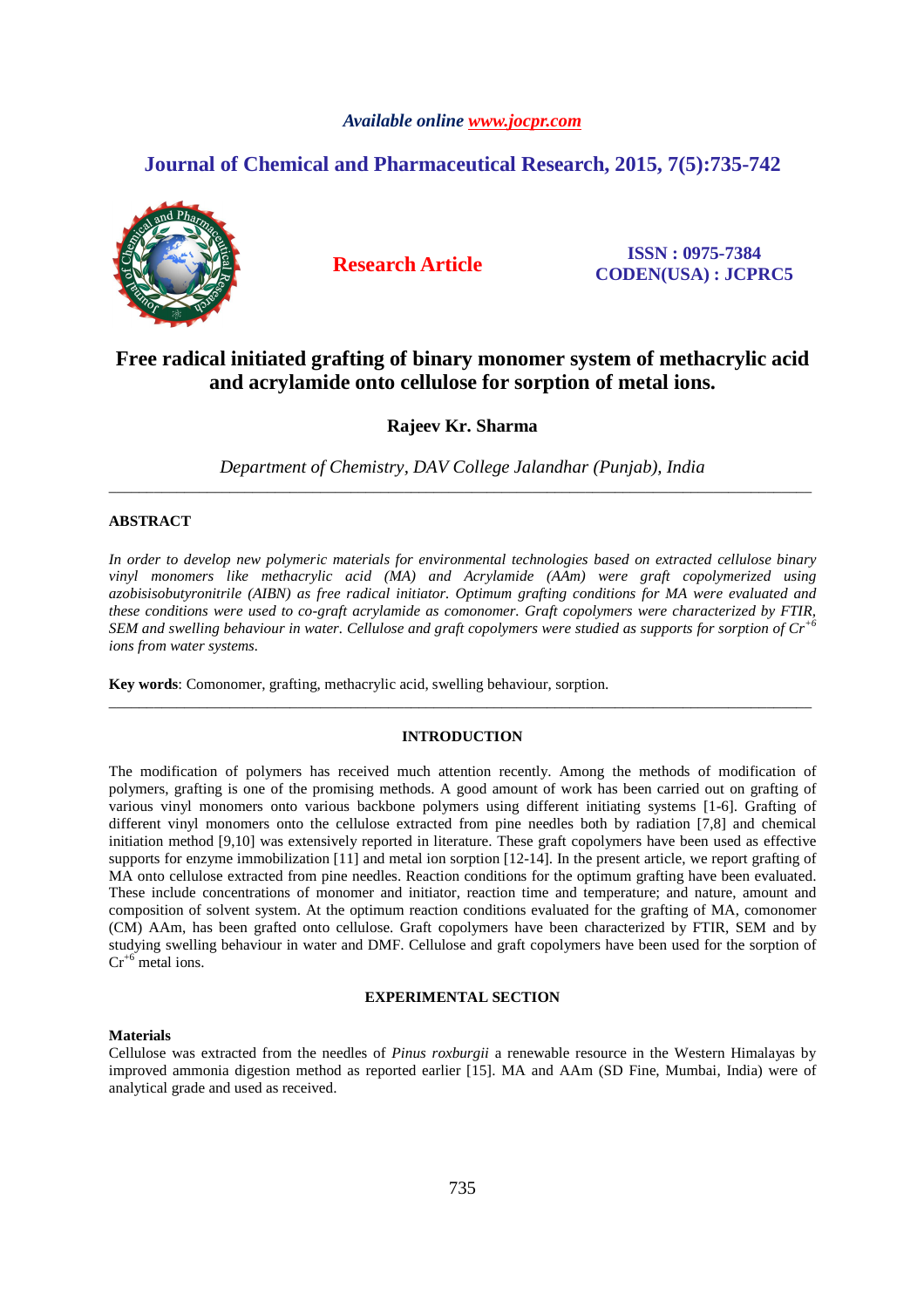### **Graft Copolymerization of MA onto Cellulose**

Optimum grafting conditions were obtained by variation of one reaction parameter at a time. In this way, effect of nature, composition and amount of solvent, concentrations of initiator and monomer, reaction time and reaction temperature on graft yield was studied. At optimum grafting conditions binary monomer mixture of MA with comonomer AAm was carried over five concentrations of the comonomer.

*\_\_\_\_\_\_\_\_\_\_\_\_\_\_\_\_\_\_\_\_\_\_\_\_\_\_\_\_\_\_\_\_\_\_\_\_\_\_\_\_\_\_\_\_\_\_\_\_\_\_\_\_\_\_\_\_\_\_\_\_\_\_\_\_\_\_\_\_\_\_\_\_\_\_\_\_\_\_*

### **Separation of Homopolymers/Copolymers**

Poly(methacrylic acid) and poly(MA-*co*-AAm), were removed from the reaction system by solvent extraction method using water as solvent. Extraction was carried until constant weight of graft copolymers were obtained. Graft copolymers were dried in air oven at 50°C. Percent grafting ( $P_g$ ) and percent grafting efficiency (%GE) are expressed as [16]:

> Weight of graft copolymer - weight of polymer backbone Pg = ---------------------------------------------------------------------- × 100 Weight of polymer backbone Weight of graft copolymer - weight of polymer backbone %GE = ---------------------------------------------------------------------- × 100 Weight of monomer charged

### **Characterization of Graft Copolymers**

Characterization of cellulose and its graft copolymers were done by FTIR, SEM and swelling studies. FTIR spectra of cellulose and its graft copolymers were recorded using Thermo Nicolet (Model 6700) spectrometer in KBr pellets. Scanning Electron Micrographs were taken on Jeol, JSM-6100 at an accelerating voltage of 20 kV. Swelling studies were carried out by equilibration method as 0.250g of the copolymer was taken in 20.00 mL of solvent and kept undisturbed for 24 hours. After the removal of the surface water increase in weight was recorded as percent swelling  $(P_s)$  and calculated by using the following expression [17]:

> Weight of the swollen polymer - weight of dry polymer Ps = -------------------------------------------------------------------------------------------------------- × 100 Weight of dry polymer

# **Sorption of Cr+6 ions**

Sorption of  $Cr^{+6}$  ions has been studied by equilibration method on graft copolymers of cellulose and its graft copolymers. Graft copolymers were with maximum  $P_g$  were selected for sorption study. 0.025 g of polymeric sample was immersed for 24hrs in 20.00mL aqueous solution of metal ion of known concentration. They were filtered after 24 hrs. Metal ions from filtrate were analyzed for concentration of rejected ions on DR 2010 spectrophotometer (Hach, Co., USA) using standard pillow reagents. Percent uptake (Pu) was calculated as:

Amount of total ions in feed – Amount of ions rejected

 $P_u = \frac{1}{2}$   $\frac{1}{2}$   $\frac{1}{2}$   $\frac{1}{2}$   $\frac{1}{2}$   $\frac{1}{2}$   $\frac{1}{2}$   $\frac{1}{2}$   $\frac{1}{2}$   $\frac{1}{2}$   $\frac{1}{2}$   $\frac{1}{2}$   $\frac{1}{2}$   $\frac{1}{2}$   $\frac{1}{2}$   $\frac{1}{2}$   $\frac{1}{2}$   $\frac{1}{2}$   $\frac{1}{2}$   $\frac{1}{2}$   $\frac{1}{2}$   $\frac{1}{2}$ 

Amount of total ions in feed

### **RESULTS AND DISCUSSION**

# **Effect of Reaction Parameters on Grafting of MA onto Cellulose**

## **Effect of amount of solvent system**

The effect of various reaction parameters on percent grafting of MA onto cellulose has been investigated. The effect of amount of solvent system (water) was first studied by varying the amount of water from 5mL to 25mL, keeping other reaction parameters constant. AIBN is insoluble in water and in order to distribute it uniformly to the monomer and backbone polymer it was homogenized in the reaction medium by the addition of known quantity (2.0mL) of acetone. Under these reaction conditions, maximum  $P_g$ , 27.70 and %GE, 26.33 has been observed in water-acetone solvent system at 25:2 composition (Table 1). As water has low chain transfer constant, it can be used as a good solvent for grafting reactions. Further, water helps to swell cellulose and increases the accessibility of growing radicals to the active sites on cellulose. However, higher dilution of reaction system results in increase in  $P_g$  and %GE as accessibility of reacting species to both monomer and backbone polymer is increased. Effect of amount of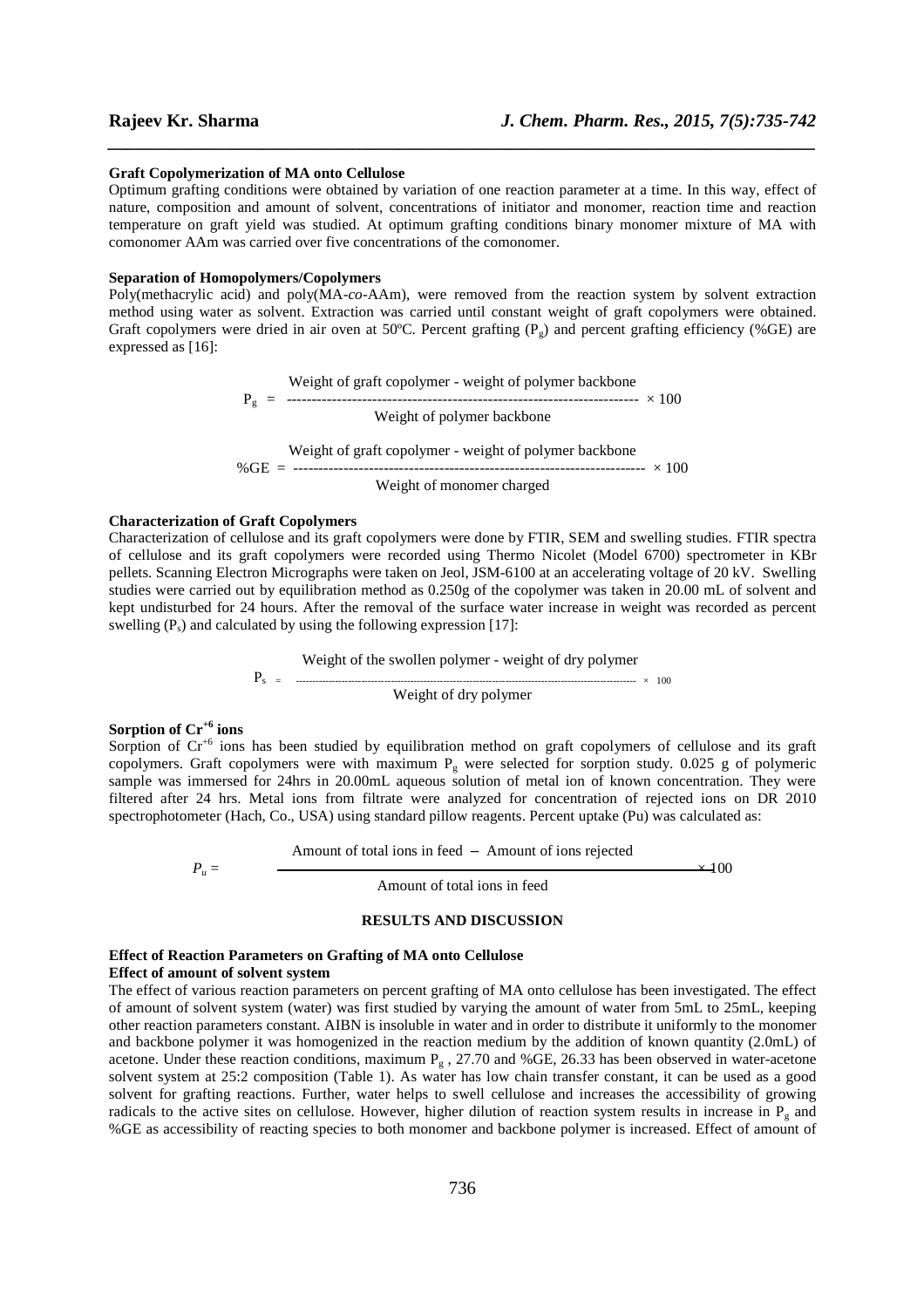acetone (solvent for monomer, initiator and homopolymer) on  $P_g$  and %GE was studied by its variation from 1.00 to 5.00 mL to study the effect of solubilization of the reacting species. However, it was observed that graft yield decreases on increasing the amount of acetone this may be due to the predominance of chain transfer reactions.

*\_\_\_\_\_\_\_\_\_\_\_\_\_\_\_\_\_\_\_\_\_\_\_\_\_\_\_\_\_\_\_\_\_\_\_\_\_\_\_\_\_\_\_\_\_\_\_\_\_\_\_\_\_\_\_\_\_\_\_\_\_\_\_\_\_\_\_\_\_\_\_\_\_\_\_\_\_\_*

### **Effect of Initiator concentration**

Initiator AIBN concentration was varied from  $3.29 \times 10^{-2}$  moles/L to  $15.66 \times 10^{-2}$  moles/L (Table 1). Increase of [AIBN] from  $3.29 \times 10^{-2}$  moles/L to  $9.44 \times 10^{-2}$  moles/L, P<sub>g</sub> increases from 23.70 to 33.30 and %GE also increases from 26.33 to 41.20. Optimum concentration of AIBN has been found to be  $9.44 \times 10^{-2}$  moles/L. Further increase in the initiator concentration up to  $15.66 \times 10^{-2}$  mole/L leads to steep fall in P<sub>g</sub> and %GE. This may be explained as initiator concentration increased after certain concentration it initiate many more growing chains at the same time and this may enhance the chances of mutual termination of growing polymeric chains leading to formation of homopolymer rather than graft copolymer.

|     |         | Solvent in mL. |                                          |                                        | <b>Time</b> | $T(^{0}C)$ |         |       |
|-----|---------|----------------|------------------------------------------|----------------------------------------|-------------|------------|---------|-------|
| Sr. | Sol A   | Sol B          | [AIBN] $\times$ 10 <sup>-2</sup> moles/L | [MA] $\times$ 10 <sup>-2</sup> moles/L |             |            | $P_{g}$ | %GE   |
| No. | (Water) | (Acetone)      |                                          |                                        | (h)         |            |         |       |
| 1.  | 5.0     | 2.0            | 4.05                                     | 67.28                                  | 1.0         | 60         | 6.33    | 9.33  |
| 2.  | 10.0    | ,,             | 9.86                                     | 39.25                                  | ,,          | ,,         | 8.90    | 9.20  |
| 3.  | 15.0    | ,,             | 3.13                                     | 27.71                                  | ,,          | ,,         | 15.40   | 17.33 |
| 4.  | 20.0    | ,,             | 2.55                                     | 21.41                                  | ,,          | ,,         | 18.20   | 21.11 |
| 5.  | 25.0    | ,,             | 3.29                                     | 17.94                                  | "           | ,          | 23.70   | 26.33 |
| 6.  | ,,      | 1.00           | 3.98                                     | 22.43                                  | ,,          | ,,         | 19.80   | 22.70 |
| 7.  | ,,      | 3.00           | 2.86                                     | 20.48                                  | , ,         | , ,        | 14.20   | 16.30 |
| 8.  | ,,      | 4.00           | 2.75                                     | 19.63                                  | ,,          | ,,         | 6.66    | 8.37  |
| 9.  | ,,      | 5.00           | 2.62                                     | 18.84                                  | ,,          | ,,         | 3.20    | 4.27  |
| 10. | ,,      | 2.00           | 6.27                                     | 21.41                                  | ,,          | ,,         | 19.40   | 22.13 |
| 11. | ,,      | ,,             | 9.44                                     | ,,                                     | , ,         | "          | 33.30   | 41.20 |
| 12. | ,,      | ,,             | 12.53                                    | ,,                                     | , 2, 3      | ,,         | 24.80   | 29.40 |
| 13. | , ,     | ,,             | 15.66                                    | , ,                                    | ,,          | ,,         | 15.10   | 18.41 |
| 14. | ,,      | ,,             | 9.44                                     | 42.84                                  | ,,          | ,,         | 20.30   | 14.37 |
| 15. | 25.0    | 2.00           | 9.44                                     | 64.25                                  | 1.0         | 60         | 53.30   | 64.28 |
| 16. | ,,      | ,,             | ,,                                       | 85.66                                  | , ,         | ,,         | 43.10   | 52.26 |
| 17. | ,,      | ,,             | ,,                                       | 107.07                                 | , ,         | ,,         | 35.90   | 46.75 |
| 18. | ,,      | ,,             | ,,                                       | 64.25                                  | 1.5         | ,,         | 32.50   | 46.63 |
| 19. | , ,     | , ,            | , ,                                      | , ,                                    | 2.5         | , ,        | 26.60   | 33.06 |
| 20. | ,,      | ,,             | ,,                                       | $, ,$                                  | 3.0         |            | 17.50   | 20.35 |
| 21. | ,,      | ,,             | ,,                                       | ,,                                     | 1.0         | 70         | 41.20   | 47.25 |
| 22. | ,,      | ,,             | ,,                                       | ,,                                     | $, ,$       | 80         | 33.00   | 35.72 |
| 23. | ,,      | ,,             | , ,                                      | , ,                                    | ,,          | 90         | 21.50   | 23.45 |
| 24. | ,,      | ,,             | ,,<br>$a \cap u$                         | , ,                                    | , ,         | 100        | 13.50   | 15.27 |

**Table 1: Effect of the nature and amount of solvent on grafting parameters** 

 $^a$  *Cellulose* = 1.0g.

### **Effect of Monomer concentration**

The concentration of the monomer (MA) was varied from 21.41  $\times 10^{-2}$  mole/L to 107.07  $\times 10^{-2}$  mole/L at the optimum [AIBN] =  $9.44 \times 10^{-2}$  moles/L using optimum solvent composition of water and acetone in ratio of 25:2 mL. Graft yield increases with the increase in [MA] and reaches a maximum P<sub>g</sub> of 53.30 at 64.25  $\times$  10<sup>-2</sup> mole/L of the monomer. But with further increase in monomer concentration it results in decrease in  $P<sub>g</sub>$  and %GE (Table 1). This trend is may be due to the reason that at higher monomer concentrations too many radicals are formed which may lead to mutual termination of the growing polymeric radicals to form homopolymer.

### **Effect of reaction time and temperature**

The effect of variation of reaction time on  $P_g$  is presented in Table 1. At the constant conditions of solvent, initiator and monomer concentrations and reaction temperature, reaction time was varied from 1.0 hr to 30 hrs. But maximum  $P_g$  and %GE was observed at 1.0 hr. Homopolymerization may be increased with the time when reaction time was increased. Reaction temperature was varied form  $60^{\circ}$ C to 100 $^{\circ}$ C. But with increase in temperature above 60 °C a sharp decrease in both  $P_g$  and %GE was observed, It is implied that there exists an optimum temperature to afford maximum graft yield. Above this temperature decomposition of initiator and diffusion processes are much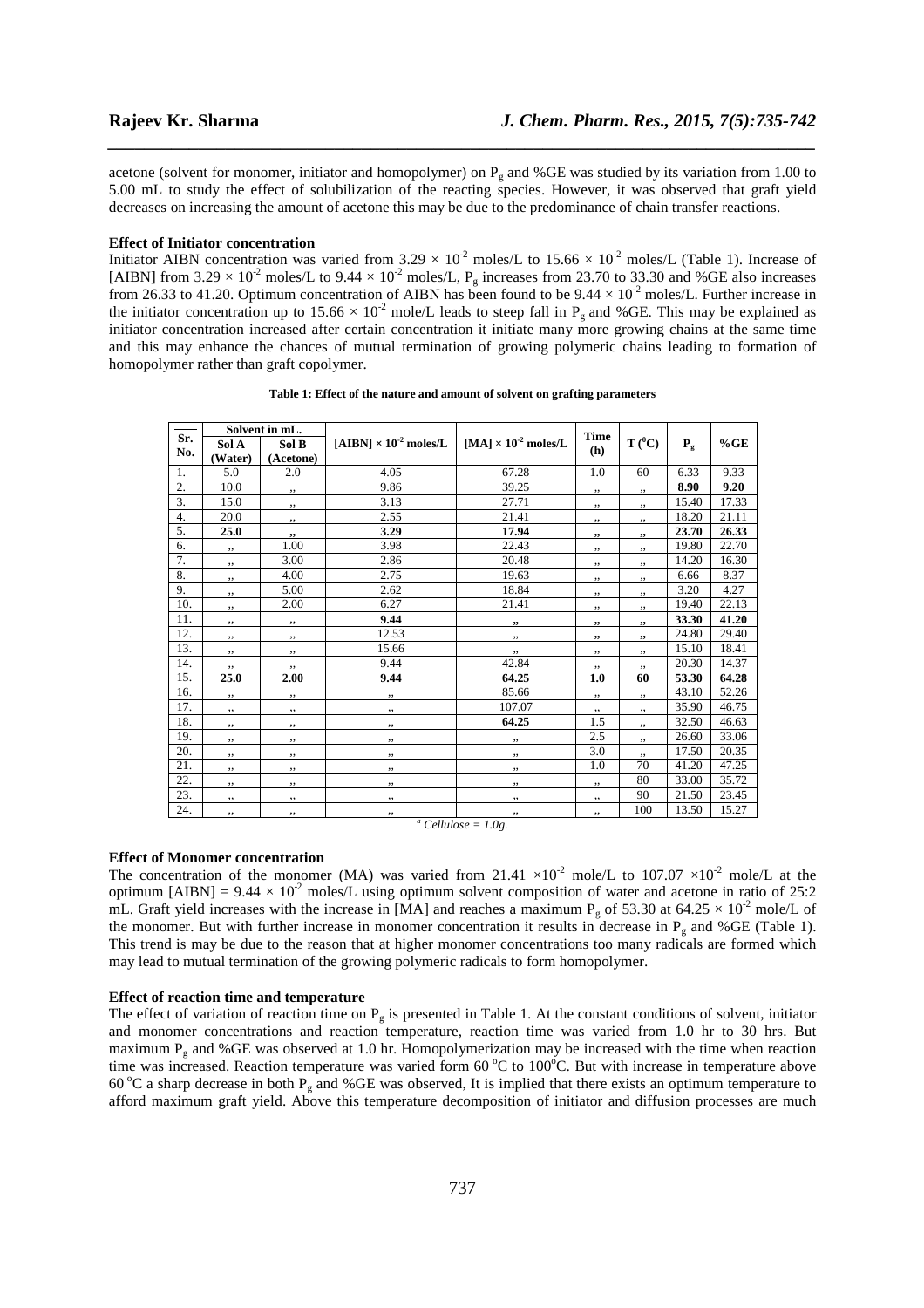more fast to give heigh yield of homopolymers rather that graft copolymer. That means above  $60^{\circ}$ C more homopolymer formation occurs and various side reactions are accelerated resulting in wastage of monomer.

*\_\_\_\_\_\_\_\_\_\_\_\_\_\_\_\_\_\_\_\_\_\_\_\_\_\_\_\_\_\_\_\_\_\_\_\_\_\_\_\_\_\_\_\_\_\_\_\_\_\_\_\_\_\_\_\_\_\_\_\_\_\_\_\_\_\_\_\_\_\_\_\_\_\_\_\_\_\_*

| Sr.<br>$\mathbf{N}\mathbf{0}$                | Solvent in mL    |                    | <b>AIBN</b>                 | <b>Monomer</b> in<br>moles/ $L \times 10^{-2}$ |       | <b>Time</b> | $T^0C$ |        | %GE   |
|----------------------------------------------|------------------|--------------------|-----------------------------|------------------------------------------------|-------|-------------|--------|--------|-------|
|                                              | Sol A<br>(water) | Sol B<br>(acetone) | moles/L<br>$\times 10^{-2}$ | MA                                             | AAm   | (h)         |        | $P_g$  |       |
|                                              | 25.00            | 2.00               | 1.878                       | 85.64                                          | 0.00  | 1.0         | 60     | 53.50  | 64.28 |
| 2                                            | , ,              | ,,                 | , ,                         | ,,                                             | 18.81 | , ,         | , ,    | 65.88  | 26.66 |
| 3                                            | , ,              | , 9                | , ,                         | , ,                                            | 37.62 | , ,         | , ,    | 71.33  | 30.10 |
| $\overline{4}$                               | , ,              | , ,                | , ,                         | , ,                                            | 56.43 | , ,         | , ,    | 76.33  | 32.35 |
| 5                                            | 55               | , ,                | , ,                         | 55                                             | 75.24 | 55          | 55     | 92.80  | 46.56 |
| 6                                            | , ,              | , ,                | ,,                          | ,,                                             | 94.05 | , ,         | , ,    | 126.66 | 53.33 |
| <sup><i>a</i></sup> Callulage – <i>I</i> Cam |                  |                    |                             |                                                |       |             |        |        |       |

**Table 2: Evaluation of Grafting Parameters of Binary Mixtures of Acrylamide (AAm) with MA onto Cellulose** 

 *Cellulose = 1.0gm.* 

# **Grafting of Binary Monomer Mixtures at Optimum Reaction Conditions**

The binary monomer mixtures of MA with AAm was grafted onto cellulose at the optimum reaction conditions evaluated for the grafting of MA onto cellulose. Thus, using water and acetone in ratio of 25:2 mL, AIBN (9.44  $\times$  $10^{-2}$  moles/L), MA (64.25  $\times$  10<sup>-2</sup> moles/L), reaction time (1.0 h) and reaction temperature (60<sup>o</sup>C), five different concentrations of AAm was used in grafting. Molar concentration of AAm in MA + AAm binary monomer system was varied from  $18.81 \times 10^{-2}$  to  $94.05 \times 10^{-2}$  moles/L and P<sub>g</sub> and %GE are presented in Table 2. It has been observed that with increase in [AAm] both  $P_g$  and %GE increased. Optimum  $P_g$  of 126.66 was observed at maximum comonomer concentration of  $94.05 \times 10^{-2}$  moles/L.

## **CHARACTERIZATION OF GRAFT COPOLYMERS**

Cellulose and its graft copolymers were characterized by SEM, FTIR spectroscopy and swelling study to have important information on morphology and qualitative structural information.

### **FTIR Study of Cellulose and its Graft Copolymers**

FTIR spectra of cellulose and graft copolymers were presented in Figures 1.1 to 1.3. Figure 1.1 is FTIR of cellulose in which a broad band at  $3416.5 \text{ cm}^{-1}$  is due to O-H stretching and broad peak is because of intermolecular hydrogen bonding. A peak at 2921.8 cm<sup>-1</sup> is due to C-H stretching of  $sp^3$  hybridized carbon. Ether linkage in cellulose is clear because of appearance of peak at 1066.7 cm<sup>-1</sup>. FTIR of cell-g-poly(MA) is presented in Figure 1.2, peak at 1710.8 cm<sup>-1</sup> appears because of C=O stretching of carboxylic group of MA and it is due to the grafting of poly(MA) on the cellulose backbone. The FTIR spectra of cell-*g*-poly(MA-*co*-AAm) contains absorption peaks characteristic of MA and AAm and cellulose backbone (Figure 1.3). Apart from the characteristic peaks due to the absorption of MA and cellulose, the peak at  $1670.7cm^{-1}$  is due to the stretching of C=O of AAm has been observed along with peak at 1615.8 cm−1 because of N-H in plane bending of primary amide group.



**Figure 1.1: FTIR of Cellulose**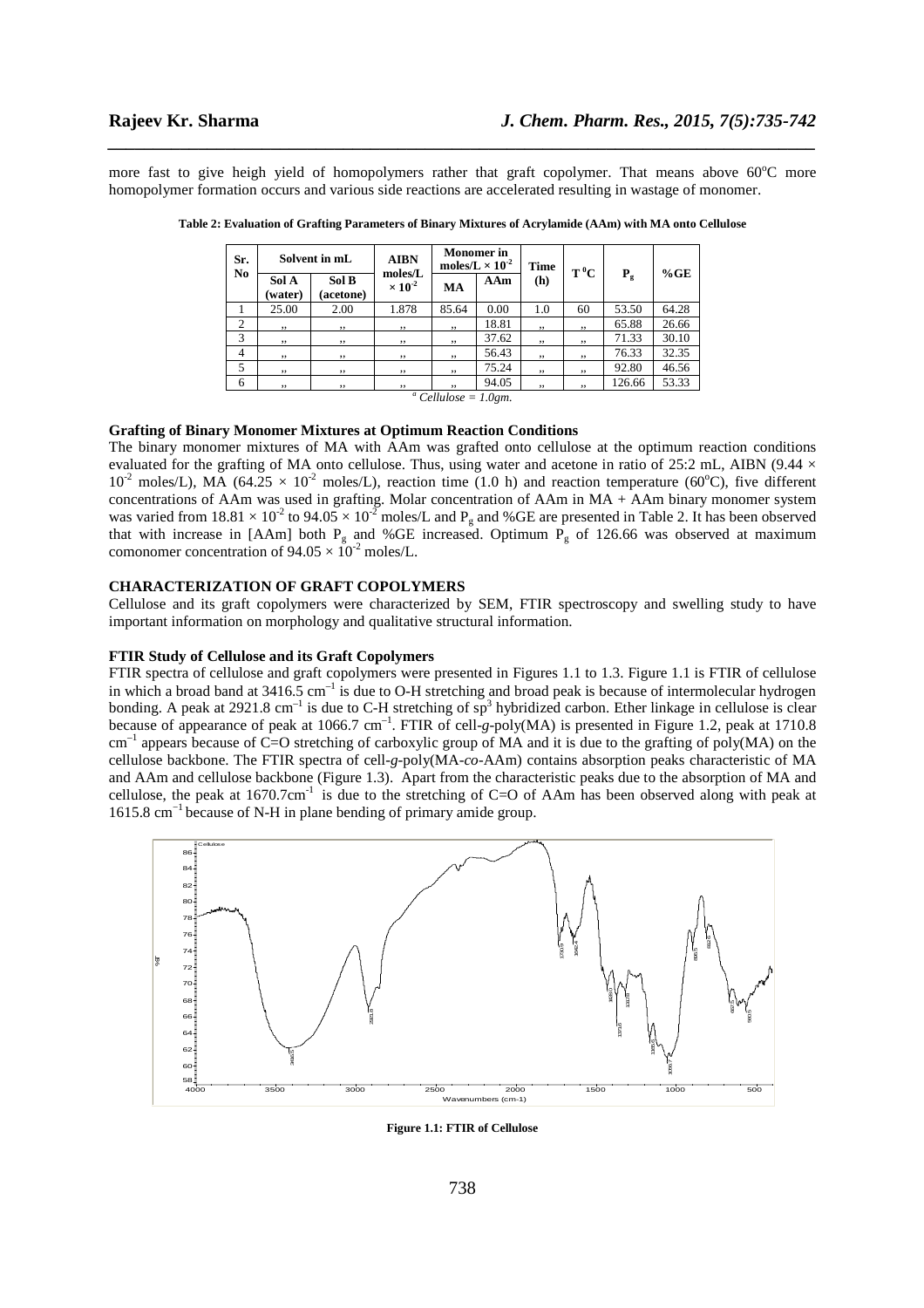

*\_\_\_\_\_\_\_\_\_\_\_\_\_\_\_\_\_\_\_\_\_\_\_\_\_\_\_\_\_\_\_\_\_\_\_\_\_\_\_\_\_\_\_\_\_\_\_\_\_\_\_\_\_\_\_\_\_\_\_\_\_\_\_\_\_\_\_\_\_\_\_\_\_\_\_\_\_\_*

**Figure 1.2: FTIR of Cellulose grafted with MA** 



**Figure 1.3: FTIR of Cellulose grafted with MA and AAm** 



**Figure 2.1: SEM of Cellulose**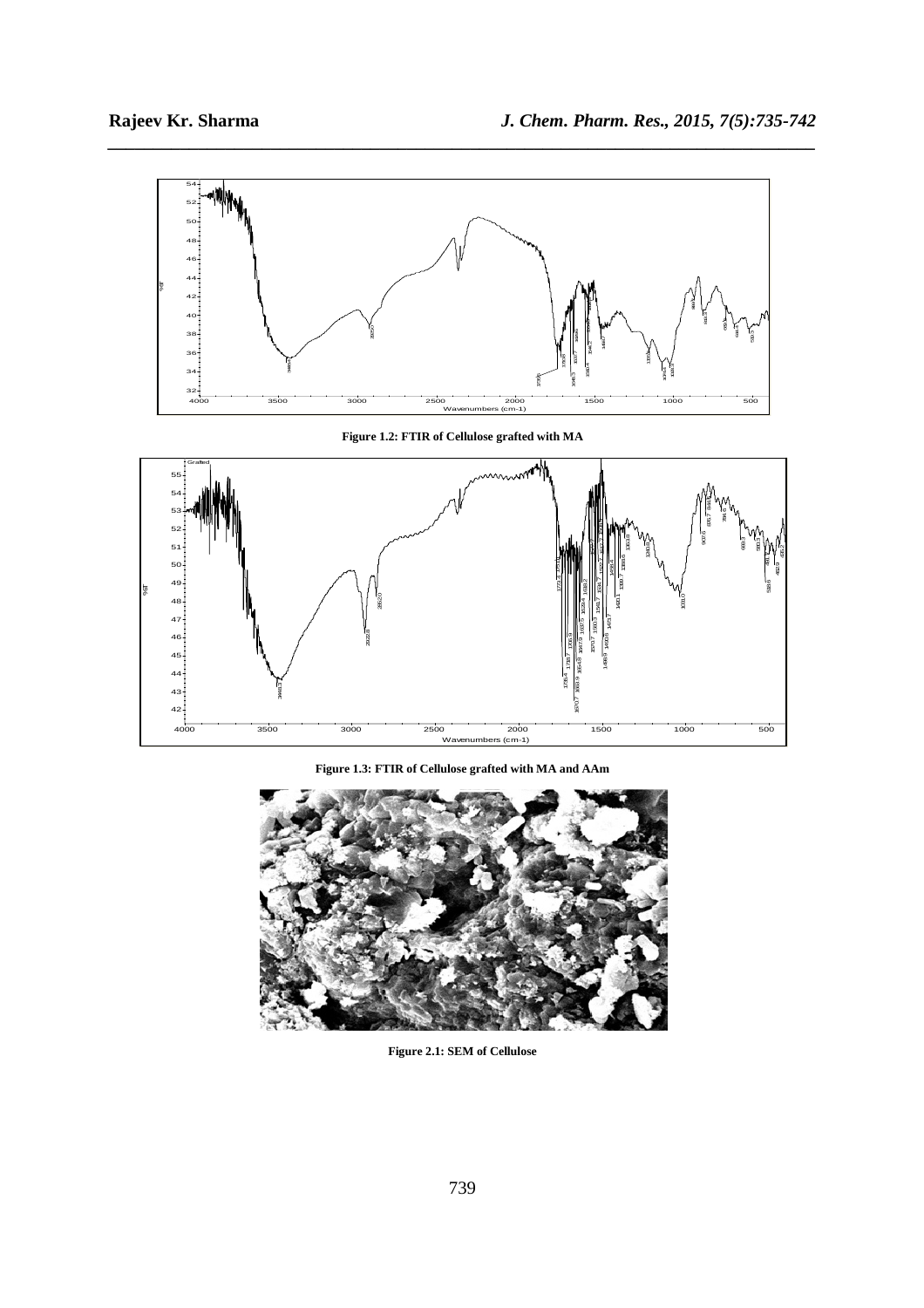

**Figure 2.2: SEM of Cellulose grafted with MA** 



**Figure 2.3: SEM of Cellulose grafted with MA and AAm** 

# **Scanning Electron Microscopy**

Scanning electron micrographs (SEM) of ungrafted cellulose and its grafted copolymers are presented in Figures 2.1 to 2.3. The ungrafted cellulose particles are small having rough surface morphology (Fig. 2.1). SEM of grafted cellulose clearly show (Fig. 2.2 and 2.3) the morphological changes brought about by grafting as deposits of the graft copolymers are seen clearly as compared to the surface of the ungrafted cellulose.

| Sr. No.                                                    | Polymer <sup>a</sup>   | P <sub>g</sub> | ${\bf P_s}$ |  |  |  |  |
|------------------------------------------------------------|------------------------|----------------|-------------|--|--|--|--|
| 1.                                                         | Cellulose              | 0.00           | 53.5        |  |  |  |  |
| 2.                                                         | $Cell-g-poly(MA)$      | 8.90           | 67.2        |  |  |  |  |
| 3.                                                         | Cell-g-poly(MA)        | 23.70          | 106.0       |  |  |  |  |
| 4.                                                         | $Cell-g-poly(MA)$      | 33.30          | 118.8       |  |  |  |  |
| 5.                                                         | $Cell-g-poly(MA)$      | 53.30          | 143.2       |  |  |  |  |
| 6.                                                         | Cell-g-poly(MA-co-AAm) | 65.88          | 418.0       |  |  |  |  |
| 7.                                                         | Cell-g-poly(MA-co-AAm) | 71.33          | 462.4       |  |  |  |  |
| 8.                                                         | Cell-g-poly(MA-co-AAm) | 76.33          | 506.4       |  |  |  |  |
| 9.                                                         | Cell-g-poly(MA-co-AAm) | 92.80          | 574.8       |  |  |  |  |
| 10.                                                        | Cell-g-poly(MA-co-AAm) | 126.66         | 634.8       |  |  |  |  |
| <sup><i>a</i></sup> Dolymar – 0.250am and solvent – 20.0mL |                        |                |             |  |  |  |  |

**Table 3: Swelling Study of Graft Copolymers** 

 *Polymer = 0.250gm and solvent = 20.0mL.* 

# **Swelling Behaviour of Cellulose and Its Graft Copolymers**

Swelling studies of cellulose, cell-*g*-poly(MA) and cell-*g*-poly(MA-*co*-AAm) were carried in water at room temperature. For swelling study 0.025g of polymeric sample was dipped in 20mL of water for a period of 24 hrs and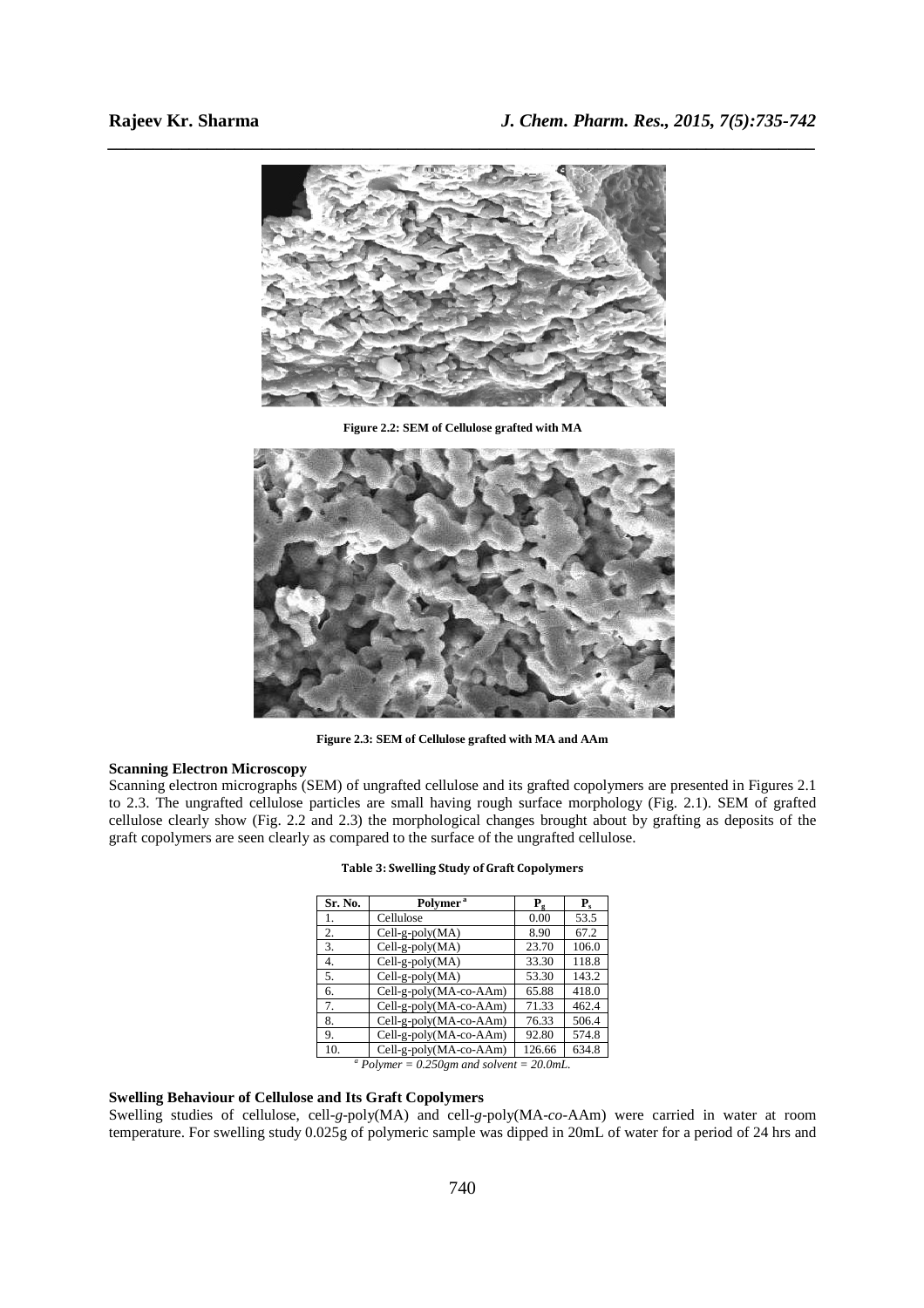results are presented in Table 3. Cellulose swell very slowly and show percent swelling  $(P_s)$  only 53.5 after 24 hrs. Cell- $g$ -poly(MA) having  $P_g$  of 8.90, 23.70, 33.30 and 53.30 were selected for swelling study. It was observed that with increase in  $P_g$  the  $P_s$  values increase considerably in water. That can be because of increase in hydrophilic grafted content in the graft copolymers. All samples of cell-*g*-poly(MA-*co*-AAm) were studied for swelling studies. A regular increase in  $P_s$  values has been observed with the increasing  $P_g$  in cell-*g*-poly(MA-*co*-AAm). There is direct relationship between the increase in the hydrophilic content of the graft copolymer, *i.e.*, with the increase in  $P_{\circ}$ and P<sup>s</sup> , but increase in Ps in cell-*g*-poly(MA-*co*-AAm) samples is more as compare to cellulose and cell-*g*-poly(MA) samples this may be because of presence of two types of hydrophilic polymeric side chains.

*\_\_\_\_\_\_\_\_\_\_\_\_\_\_\_\_\_\_\_\_\_\_\_\_\_\_\_\_\_\_\_\_\_\_\_\_\_\_\_\_\_\_\_\_\_\_\_\_\_\_\_\_\_\_\_\_\_\_\_\_\_\_\_\_\_\_\_\_\_\_\_\_\_\_\_\_\_\_*

# **Sorption of Cr+6 ions by Cellulose and Graft Copolymers**

Sorption study of  $Cr^{+6}$  ions were done byputing 0.1g of polymeric sample in 20mL of metal ion solution of known concentration i.e. 15.25 mg/L at room temperature. The sample were allowed to swell for 24 hrs and the metal ions were sorbed on polymeric samples during this time and concentration of Cr<sup>+6</sup> ions were estimated in the rejected solution. Form this we have the idea that what amount of  $Cr^{+6}$  ions was sorbed by the polymeric samples. The results for the sorption of  $Cr^{+6}$  ions are presented in Table 4. Ungrafted cellulose showed very low uptake of  $Cr^{+6}$  ions i.e. only 3.02 percent. The graft copolymers with poly(MA) afford good results for the reasons that carboxylic acid group of grafted side chains have interaction with the positively charged metal ions. The percent uptake by cell-gpoly(MA) is 11.93. It has been observed that in binary monomer based copolymers, sorption of  $\text{Cr}^{+6}$  ions by cell-gpoly(MA-co-AAm) is better than cell-g-poly(MA) i.e., 35.73, that can be because of presence of more functional groups in the grafted side chains which have more affinity with the metal ions.

| Sr.<br>N <sub>0</sub>                                                          | Polymer                | Р,     | Amount of Cr <sup>+6</sup><br>in feed $(mg/L)$ | Amount of Cr <sup>+6</sup><br>sorbed (mg) | Amount of $Cr^{+6}$<br>rejected (mg) | <b>Percent</b> ion<br>uptake $(P_n)$ |  |
|--------------------------------------------------------------------------------|------------------------|--------|------------------------------------------------|-------------------------------------------|--------------------------------------|--------------------------------------|--|
|                                                                                | Cellulose              | $-$    | 15.25                                          | 0.46                                      | 14.79                                | 3.02                                 |  |
|                                                                                | $Cell-g-poly(MA)$      | 53.30  | 15.25                                          | 1.82                                      | 13.42                                | 11.93                                |  |
|                                                                                | Cell-g-poly(MA-co-AAm) | 126.66 | 15.25                                          | 5.45                                      | 9.80                                 | 35.73                                |  |
| <sup><math>a \text{ C}olution taken = 20</math> mL not manufation = 0.10</sup> |                        |        |                                                |                                           |                                      |                                      |  |

| Table 4: Sorption of Cr <sup>+6</sup> Metal Ions on Cellulose and Graft Copolymers <sup>a</sup> |  |  |  |  |
|-------------------------------------------------------------------------------------------------|--|--|--|--|
|-------------------------------------------------------------------------------------------------|--|--|--|--|

 *Solution taken = 20 mL, polymer taken = 0.1g* 

### **CONCLUSION**

Cellulose is a natural biopolymer and its graft copolymers were synthesized and have been characterized physiochemically by a variety of characterization techniques, confirming that MA and AAm have been grafted onto cellulose backbone. Graft copolymers showed good swelling in water and on the basis of which they were studied for sorption of  $Cr^{+6}$  ions. The effect of grafted comonomer on sorption behaviour is significant. From this study it comes out that grafting has advantage over simple cellulose for metal ion sorption. It was concluded that cell-gpoly(MA-co-AAm) showed very good results for sorption of  $Cr^{+6}$  ions.

### **Acknowledgement**

Author is thankful to Department of Science & Technology (DST), New Delhi for providing instrumentation facility to Department of Chemistry of DAV College, Jalandhar under DST-FIST scheme.

## **REFERENCES**

[1] A Sand; M Yadav; K Behari; *Carbohydr. Polym.,* **2010,** 81, 97-103.

[2] H Zhang; h Zhong; L Zhang; S Chen; Y Zhao; Y Zhu; *Carbohydr. Polym.,* **2009**, 77, 785-790.

[3] AS Carreira; FAMM Gonçalves; PV Mendonça; MH Gil; JFJ Coelho; *Carbohydr. Polym.,* **2010**, 80, 618-630.

[4] B Singh; GS Chauhan; S Kumar; N Chauhan; *Carbohydr. Polym.*, **2007**, 67, 190-200.

[5]JH Ye; JJ Dong; JL Lu; XQ Zheng; J Jin; H Chen; YR Liang; *Carbohydr. Polym.,* **2010**, 81, 441-447.

[6] RK Sharma; Lalita; GS Chauhan; R Verma; *Int. J. Polym. Mater.,* **2010**, 59, 263-285.

- [7] GS Chauhan; BN Misra; LK Guleria; S Kant; I Kaur, I; *Radiat. Phys. and Chem.,* **2000**, 58, 181-190.
- [8] GS Chauhan; BN Misra; SK Dhiman; LK Guleria;, I Kaur; *J. Appl. Polym. Sci*., **2002**, 83, 1490-1500.

[9] GS Chauhan; LK Guleria; H Lal; *Polym. & Polym Compos*, **2003**, 11, 19-30.

[10]GS Chauhan; R Sharma; M Verma; *J. Appl. Polym. Sci*., **2007**, 106, 1924-1931.

- [11]GS Chauhan; H Lal; S Mahajan; R Sharma; D Kumar; TC Bhalla; *Trends in Carb. Chem.*, **2001**, 7, 103-110.
- [12]GS Chauhan; H Lal; R Sharma; LK Guleria; *J. Appl. Polym. Sci*., **2002**, 83, 2000-2012.